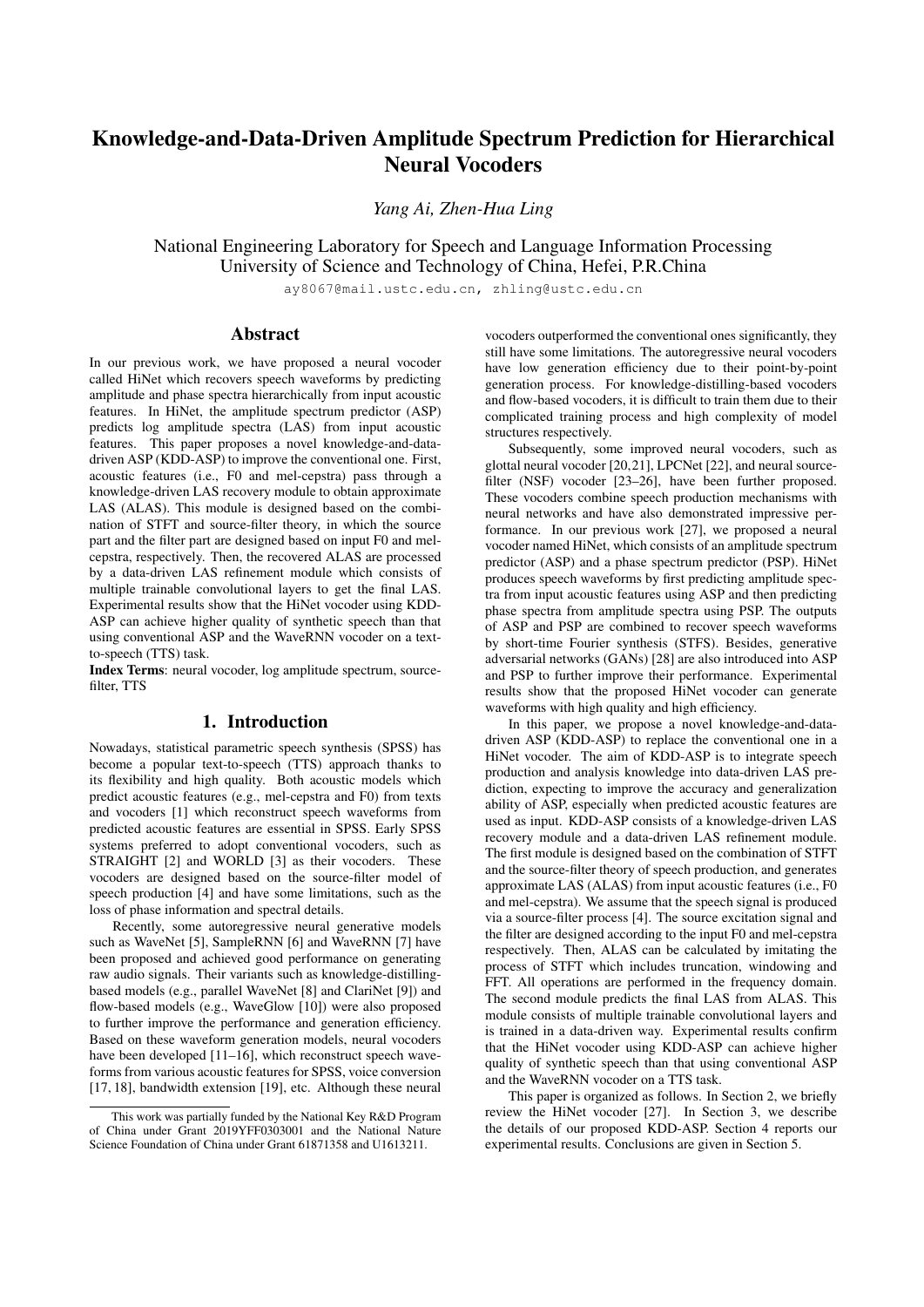# 2. HiNet vocoder

<span id="page-1-0"></span>HiNet [\[27\]](#page-4-20) is a novel neural vocoder which recovers speech waveforms by predicting amplitude and phase spectra hierarchically from input acoustic features. Conventional neural vocoders usually employ single neural networks to generate speech waveforms directly. In contrast, the HiNet vocoder consists of an amplitude spectrum predictor (ASP) and a phase spectrum predictor (PSP). ASP uses acoustic features as input and predicts frame-level log amplitude spectra (LAS). Then PSP uses the predicted LAS and F0 as input and recovers the phase spectra. Finally, the outputs of ASP and PSP are combined to recover speech waveforms by short-time Fourier synthesis (STFS).

In our implement, ASP is a simple non-autoregressive DNN containing multiple feed-forward (FF) layers. It concatenates the acoustic features at current and previous frames as input to predict the LAS at current frame. At the training stage, the target LAS are extracted from natural waveforms by STFT. A GAN criterion is adopted to build ASP. The DNN model is used as the generator of GAN and its discriminator consists of multiple convolutional layers which operate along the frequency axis of the input LAS. A Wasserstein GAN [\[29\]](#page-4-22) loss is combined with the mean square error (MSE) between the predicted LAS and natural ones to train the generator.

PSP is constructed by concatenating a neural waveform generator with a phase spectrum extractor. The neural waveform generator is built by adapting the NSF vocoder [\[23\]](#page-4-18) from three aspects, 1) using LAS as the input, 2) pre-calculating the initial phase of the sine-based excitation signal for each voiced segment at the training stage and 3) adopting a combined loss function including MSE on amplitude spectra, waveform loss and correlation loss. GAN is also introduced into PSP. Here, the neural waveform generator of PSP is used as the generator of GAN and its discriminator is similar with that of ASP except that its input features are waveforms instead of LAS.

### <span id="page-1-1"></span>3. Knowledge-and-Data-Driven ASP

This paper proposes a novel knowledge-and-data-driven ASP (KDD-ASP) to replace the conventional one in a HiNet vocoder. The KDD-ASP is constructed by concatenating an LAS recovery module which refers to the knowledge of sourcefiltering speech production with an LAS refinement module which is trained using a corpus in a data-driven way as shown in Fig. [1.](#page-1-2)

#### 3.1. Knowledge-driven LAS recovery module

The equation for extracting LAS directly from a signal  $s$  by STFT can be written as follows,

$$
LAS_n = \log |\mathcal{F}(s_n \odot w)|, \tag{1}
$$

where  $s_n = [s_{n,1}, \dots, s_{n,L}]^\top$  and  $LAS_n =$  $[LAS_{n,1} \ldots, LAS_{n,K}]^{\top}$  are the framed signal of s and the LAS at the *n*-th frame respectively, and  $\mathbf{w} = [w_1, \dots, w_L]^\top$ denotes the Hanning window for short-time analysis.  $L$  is the frame number.  $K = \frac{FN}{2} + 1$  represents the number of frequency bins and  $FN$  is the FFT point number.  $\odot$  and  $\ddot{F}$ represent element-wise product and FFT, respectively.

Inspired by this process, the knowledge-driven LAS recovery module constructs approximate LAS (ALAS) from F0 and mel-cepstra based on the frequency-domain representation of Eq. [\(1\)](#page-1-3). We assume that the speech signal at the *n*-th frame



<span id="page-1-2"></span>Figure 1: *Model structure of KDD-ASP. Here,* ×*,* ∗ *and* log *denote element-wise product, convolutional and log operation respectively,* FF *and* Conv *represent feed-forward and convolutional layers respectively and* ReLu *means rectified linear units.*

 $s_n$  is obtained by the convolution between a source excitation signal  $e_n$  and a filter impulse response  $v_n$ . In frequency domain, this process can be represented as

$$
\mathbf{S}_n = \mathbf{E}_n \odot \mathbf{V}_n, \tag{2}
$$

where  $S_n = [S_{n,1}, \ldots, S_{n,K}]^\top$ ,  $E_n = [E_{n,1}, \ldots, E_{n,K}]^\top$ and  $V_n = [V_{n,1}, \ldots, V_{n,K}]^\top$  are the Fourier transform of  $s_n$ ,  $e_n$  and  $v_n$  respectively.

Let  $f_n$  denote the F0 value of the *n*-th frame when it is voiced and  $f_n = 0$  when the frame is unvoiced. For voiced frames  $(f_n > 0)$ ,  $E_n$  is produced as a pulse train with equal frequency interval  $K_0 = Round(\frac{f_n}{F_s} \cdot \overline{FN})$ , which corresponds to constructing all the harmonics below the Nyquist frequency, where  $F_s$  is the sampling rate. For unvoiced frames  $(f_n = 0)$ , we set  $E_n \equiv 1$ , meaning that the excitation signal is a Gaussian white noise. The equation for producing  $E_n$  based on F0 values can be written as

$$
E_{n,k} = \begin{cases} 1, & f_n > 0, k = i \cdot K_0 \\ 0, & f_n > 0, k \neq i \cdot K_0 \text{ or } f_n = 0 \end{cases}
$$
 (3)

where  $i = 1, 2, \ldots, \lceil \frac{K}{K_0} \rceil$ .

 $V_n$  is calculated by transforming mel-cepstra to amplitude spectra [\[30\]](#page-4-23). The mel-cepstral coefficients at the  $n$ -th frame (with energy as the first order) are first padded with zeros to form a K-dimensional vector  $\mathbf{m}_n = [m_{n,1}, \dots, m_{n,K}]^\top$ . Then, the cepstral coefficients  $c_{n,k}, k = 1, \ldots, K$  are calculated by the following iterative formulas

$$
c_{n,k}(i) = \begin{cases} m_{n,i} - \alpha \cdot c_{n,1}(i+1), & k=1\\ (1-\alpha^2) \cdot c_{n,1}(i+1) - \alpha \cdot c_{n,2}(i+1), & k=2\\ c_{n,k-1}(i+1) - \alpha \cdot [c_{n,k}(i+1) - c_{n,k-1}(i)], & k>2 \end{cases}
$$
(4)

<span id="page-1-3"></span>where *i* iterates from K to 1 with the initial value  $c_{n,k}(K+1) =$  $0, k = 1, \ldots, K$ .  $\alpha$  is the mel-frequency warping coefficient, which is 0.42 for  $F_s = 16000$ . After the iteration, we can obtain the cepstra vector  $c_n = [c_{n,1}(1), \ldots, c_{n,K}(1)]^\top$ , which is further transformed to the amplitude spectra  $V_n$  by

$$
V_n = \exp[\mathcal{F}(\boldsymbol{c}_n)]. \tag{5}
$$

,

Finally, ALAS can be calculated as

$$
ALAS_n = \log |S_n * W|, \tag{6}
$$

where  $ALAS_n = [ALAS_{n,1} \dots, ALAS_{n,K}]^\top$  is the nth frame ALAS and  $\mathbf{W} = [W_1, \dots, W_K]^\top$  is the Fourier transform of the analysis window  $w$ . The operation  $*$  represents convolution. It is worth mentioning that the elements in the vectors of  $S_n$  and W should be rearranged by complementing their mirror-symmetric parts and shifting the zero-frequency component to the center before convolution.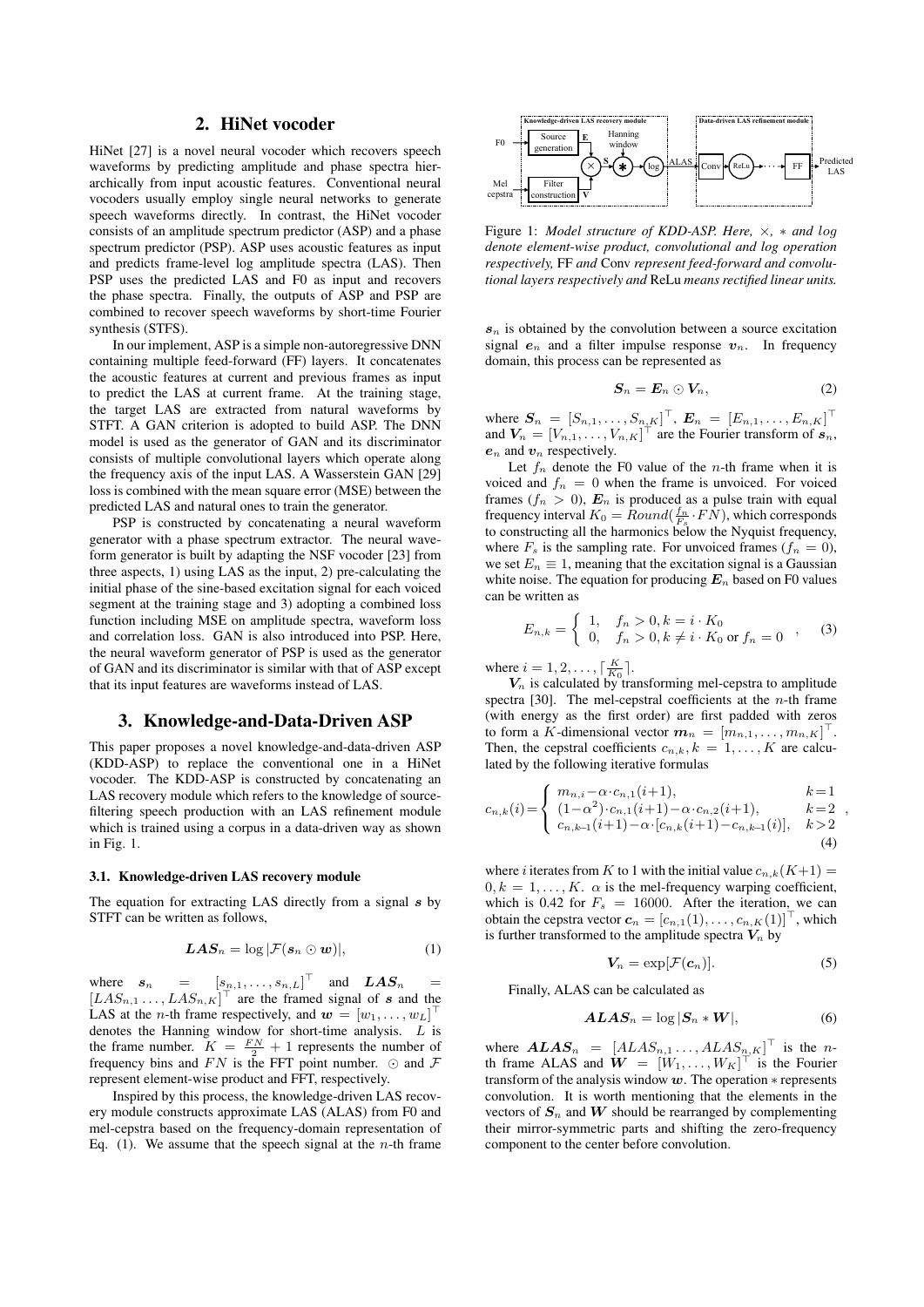

<span id="page-2-5"></span>Figure 2: The visualization of  $\log(E_n)$ ,  $\log(V_n)$ ,  $\log(S_n)$ ,  $ALAS_n$  and  $LAS_n$  for an example utterance. Here, the input F0 and *mel-cepstra are natural ones.*

## <span id="page-2-4"></span>3.2. Data-driven LAS refinement module

The data-driven LAS refinement module converts ALAS to final LAS by a trainable neural network. In our implement, this module adopts the ASP model in Section [2](#page-1-0) but has two structural improvements. First, convolutional layers are used instead of FF layers in the generator and the input is the ALAS at current frame instead of the concatenated ones as shown in Fig. [1.](#page-1-2) Second, another discriminator which operates along with the time axis of the input LAS is added<sup>[1](#page-2-1)</sup>.

### 4. Experiments

### <span id="page-2-0"></span>4.1. Experimental conditions

A Chinese speech synthesis corpus with 13334 utterances (∼20 hours) was used in our experiments. The speaker was a female and the waveforms had 16 kHz sampling rate with 16 bits resolution. The training, validation and test sets contained 13134, 100 and 100 utterances, respectively. The natural acoustic features were extracted with a frame length and shift of 25 ms and 5 ms respectively. The acoustic features at each frame were 43-dimensional including 40-dimensional mel-cepstra, an energy, an F0 and a V/UV flag. For SPSS, a bidirectional LSTM-RNN acoustic model [\[31\]](#page-4-24) having 2 hidden layers with 1024 units per layer (512 forward units and 512 backward units) was trained as the acoustic model, which predicted acoustic features from 566-dimensional linguistic features. The output of the acoustic model was 127-dimensional including 43-dimensional acoustic features together with their delta and acceleration counterparts (the V/UV flag had no dynamic components). Then, the predicted acoustic features were generated from the output by maximum likelihood parameter generation (MLPG) [\[32\]](#page-4-25) considering global variance (GV) [\[33\]](#page-4-26). Since this paper focuses on vocoders, natural durations obtained by HMM-based forced alignment were used at synthesis time.

Three vocoders were compared in our experiments<sup>[2](#page-2-2)</sup>. The descriptions of these vocoders are as follows.

1) *WaveRNN* A 16-bit WaveRNN-based neural vocoder using acoustic features as input. This vocoder was implemented by ourselves and the efficiency optimization strategies [\[7\]](#page-4-6) were not adopted here. Its structure was the same as *WaveRNN* in our previous work [\[27\]](#page-4-20) which performed better than the 16- bit WaveNet vocoder using open source implementation<sup>[3](#page-2-3)</sup>. The waveform samples were quantized to discrete values by 16-bit linear quantization and the model had one hidden layer with 1024 nodes where 512 nodes for coarse outputs and another

<sup>2</sup>Examples of generated speech can be found at  $h$ ttp://home. [ustc.edu.cn/˜ay8067/Interspeech2020/demo.html](http://home.ustc.edu.cn/~ay8067/Interspeech2020/demo.html).

512 nodes for fine outputs. Models were trained and evaluated on a single Nvidia 1080Ti GPU using TensorFlow [\[34\]](#page-4-27).

2) *HiNet* A HiNet vocoder using conventional ASP. The structure of ASP is the same with that of the data-driven LAS refinement module introduced in Section [3.2.](#page-2-4) When extracting natural LAS, the frame length and frame shift of STFT were 20ms (i.e.,  $L = 320$ ) and 5ms respectively and FFT point number was 512 (i.e.,  $K = 257$ ). There were 3 convolutional layers with 2048 nodes per layer (filter width=7), and a 257 dimensional linear output layer which predicted the LAS. For each training step, ASP used 128 frames of acoustic features as input and outputted corresponding 128 frames of LAS. GANs were also used in ASP. Discriminator #1 operated along with the frequency axis and consisted of 6 convolutional layers (filter width=9, stride size=2) and their channels were 16, 32, 64, 128 and 256 respectively. The resulting dimensions per layer, being it frequency bins  $\times$  channels, were 257 $\times$ 1,  $129\times16$ ,  $65\times32$ ,  $33\times64$ ,  $17\times128$  and  $9\times256$ . Finally, two FF layers with 256 and 9 nodes respectively were used to map the  $9 \times 256$  convolutional results into a value for loss calculation. Discriminator #2 operated along with the time axis and consisted of 4 convolutional layers (filter width=9, stride size=2) and their channels were 64, 128, 256 and 512 respectively. The resulting dimensions per layer, being it frequency bins  $\times$  channels, were 128 $\times$ 257, 64 $\times$ 64, 32 $\times$ 128,  $16\times256$  and  $8\times512$ . Finally, two FF layers with 512 and 8 nodes respectively were used to map the  $8 \times 512$  convolutional results into a value for loss calculation. Remaining settings of ASP and all the settings of PSP are the same as the *HiNet-S-GAN* vocoder in our previous work [\[27\]](#page-4-20). ASP and PSP models were both trained and evaluated on a single Nvidia 1080Ti GPU using TensorFlow framework [\[34\]](#page-4-27).

3) *HiNet-KDD* A HiNet vocoder using the KDD-ASP proposed in this paper. For KDD-ASP, the knowledge-driven LAS generation module adopted the same settings with that of extracting natural LAS (i.e.,  $L = 320$  and  $K = 257$ ) and the settings of the data-driven LAS refinement module were the same as the ASP of *HiNet*. The settings of PSP and the implementation conditions were all the same as that of *HiNet*. Fig. [2](#page-2-5) shows the visualization of  $E_n$ ,  $V_n$ ,  $S_n$ ,  $ALAS_n$  and  $LAS_n$  for all frames in an example utterance. We can see that the recovered ALAS is close to the reference LAS with analogous harmonic and formant structures, meaning that the input and output of the data-driven LAS refinement module are similar, expecting to facilitate the model learning and to improve the performance of predicting amplitude spectra.

#### 4.2. Objective evaluation

We first compared the performance of these three vocoders using objective evaluations. Five objective metrics used in our

<span id="page-2-2"></span><span id="page-2-1"></span><sup>&</sup>lt;sup>[1](#page-1-2)</sup>Discriminators are not shown in Fig. 1 for simplification.

<span id="page-2-3"></span><sup>3</sup>[https://github.com/r9y9/wavenet\\_vocoder](https://github.com/r9y9/wavenet_vocoder).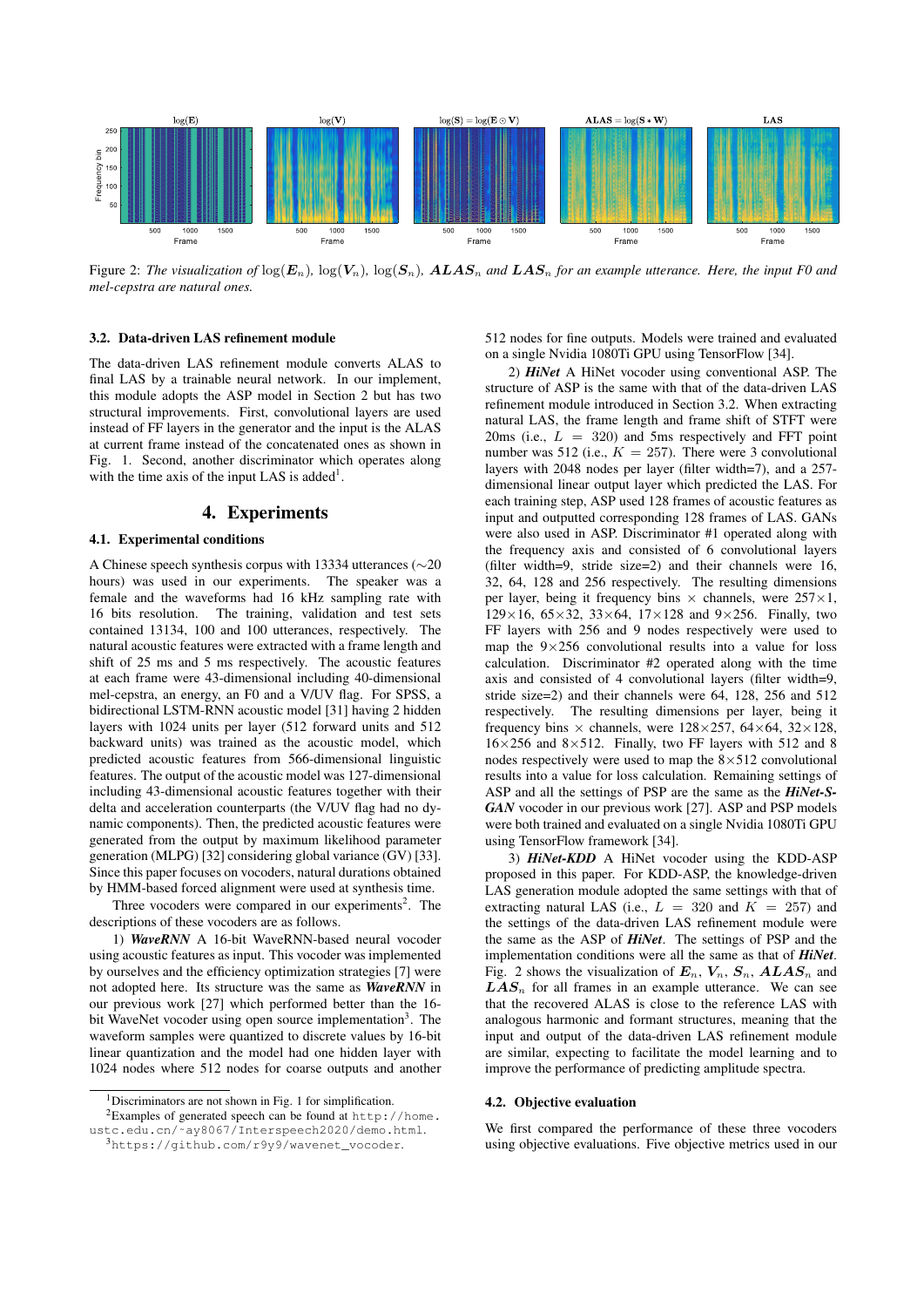<span id="page-3-1"></span>Table 1: *Objective evaluation results of* WaveRNN*,* HiNet *and* HiNet-KDD *on the test set. "AS" stands for analysis-synthesis task and "TTS" stands for TTS task.*

|            |                      | <b>WaveRNN</b> | <b>HiNet</b> | <b>HiNet-KDD</b> |
|------------|----------------------|----------------|--------------|------------------|
|            | SNR(dB)              | 4.6631         | 5.2587       | 5.0152           |
|            | $LAS-RMSE(dB)$       | 4.9623         | 4.2602       | 4.5659           |
| AS         | $MCD-V(dB)$          | 1.0702         | 0.7686       | 0.8583           |
|            | F0-RMSE(cent)        | 13.2365        | 9.3345       | 9.0960           |
|            | V/UV error $(\% )$   | 4.2515         | 2.0116       | 2.0041           |
| <b>TTS</b> | $MCD-V(dB)$          | 1.0702         | 1.0939       | 0.9488           |
|            | F0-RMSE(cent)        | 12.4645        | 7.0877       | 6.4970           |
|            | $V/UV$ error $(\%$ ) | 3.5247         | 1.7983       | 2.0194           |



<span id="page-3-2"></span>Figure 3: *The spectrograms of natural speech and the speech generated by* WaveRNN*,* HiNet *and* HiNet-KDD *on TTS task for an example sentence in the test set.*

previous work [\[27\]](#page-4-20) were adopted here, including signal-to-noise ratio (SNR), root MSE (RMSE) of LAS (denoted by LAS-RMSE), mel-cepstrum distortion for voiced frames (denoted by MCD-V), MSE of F0 (denoted by F0-RMSE) and V/UV error. For the analysis-synthesis (AS) task, the references are natural waveforms or the acoustic features extracted from natural waveforms. For the TTS task, the references are the melcepstra and F0 predicted by the acoustic model and only MCD-V, F0-RMSE and V/UV error were adopted since the calculation of SNR and LAS-RMSE relied on natural speech waveforms.

The objective results on the test set are listed in Table [1.](#page-3-1) It is obvious that both *HiNet* and *HiNet-KDD* outperformed *WaveRNN* on most metrics for both AS and TTS tasks. By comparing *HiNet* and *HiNet-KDD*, we can find that *HiNet-KDD* performed better on F0-RMSE than *HiNet* for both AS and TTS tasks, which indicated that *HiNet-KDD* is better at restoring harmonics for voiced frames. Considering the SNR, LAS-RMSE and MCD-V for AS task, *HiNet-KDD* was not as good as *HiNet*. However, for TTS task, *HiNet-KDD* achieved better MCD-V than *HiNet*. This advantage can be attributed to that using ALAS as the input to train the ASP model improves its generalization ability when dealing with unseen acoustic features. We also draw the spectrograms extracted from natural waveforms and from the waveforms generated by these three vocoders on TTS task in Fig. [3.](#page-3-2) We can see that *HiNet-KDD* can restore more clear harmonics (e.g., 0.7∼1.0s and 1.7∼2.0s) especially in the high-frequency band than the other two vocoders.

<span id="page-3-3"></span>Table 2: *Average preference scores (%) on naturalness among different vocoders, where N/P stands for "no preference" and* p *denotes the* p*-value of a* t*-test between two vocoders. "AS" stands for analysis-synthesis task and "TTS" stands for TTS task.*

|            | <b>WaveRNN</b> | <b>HiNet</b> | HiNet-KDD | N/P   | р      |
|------------|----------------|--------------|-----------|-------|--------|
| AS         | 2.73           | 72.73        |           | 24.54 | < 0.01 |
|            |                | 21.36        | 15.45     | 63.19 | 0.15   |
| <b>TTS</b> | 16.82          | 57.27        |           | 25.91 | < 0.01 |
|            | 10.91          |              | 66.82     | 22.27 | < 0.01 |
|            |                | 14.55        | 53.64     | 31.81 | < 0.01 |

#### 4.3. Subjective evaluation

Five groups of ABX preference tests were conducted to compare the subjective performance of different vocoders. In each subjective test, 20 utterances generated by two comparative vocoders were randomly selected from the test set. Each pair of generated speech were evaluated in random order. 11 Chinese native speakers were asked to judge which utterance in each pair had better naturalness or there was no preference. The p-value of a t-test was also calculated to measure the significance of the difference between two comparative vocoders.

The subjective results are shown in Table [2.](#page-3-3) We can see that *HiNet* outperformed *WaveRNN* very significantly ( $p <$ 0.01) on both AS and TTS tasks. However, the preference difference between these two vocoders became weaker on TTS task than on AS task. Comparing *HiNet* with *HiNet-KDD*, we can see that there was no significant difference  $(p >$ 0.05) between these two vocoders on AS task but *HiNet-KDD* outperformed *HiNet* significantly  $(p < 0.01)$  on TTS task. We also conducted a group of ABX test between *WaveRNN* and *HiNet-KDD* for TTS task and *HiNet-KDD* also outperformed *HiNet* significantly ( $p < 0.01$ ). Besides, the preference score difference between *HiNet-KDD* and *WaveRNN* was larger than that between *HiNet* and *WaveRNN*. These results all indicated that using KDD-ASP in HiNet vocoder was helpful for improving the quality of reconstructed speech waveforms when the input acoustic features were predicted for TTS.

## 5. Conclusion

<span id="page-3-0"></span>In this paper, we have proposed a novel knowledge-and-datadriven amplitude spectrum predictor (KDD-ASP) to replace the conventional one in HiNet, a hierarchical neural vocoder. KDD-ASP consists of a knowledge-driven LAS recovery module and a data-driven LAS refinement module. The first module is designed based on the combination of STFT and source-filter theories in order to convert F0 and mel-cepstra into approximate log amplitude spectra (ALAS). The input F0 values are used to produce the source signal and the filter part is calculated from mel-cepstra. The second module is a convolutional neural network which adopts GANs and predicts the final LAS from input ALAS. Experimental results show that the HiNet vocoder using KDD-ASP can achieve higher quality of synthetic speech than the HiNet vocoder using conventional ASP and the WaveRNN vocoder on a TTS task. To explore other knowledge-driven methods for ASP and further improve the performance of phase spectrum prediction will be the tasks of our future research.